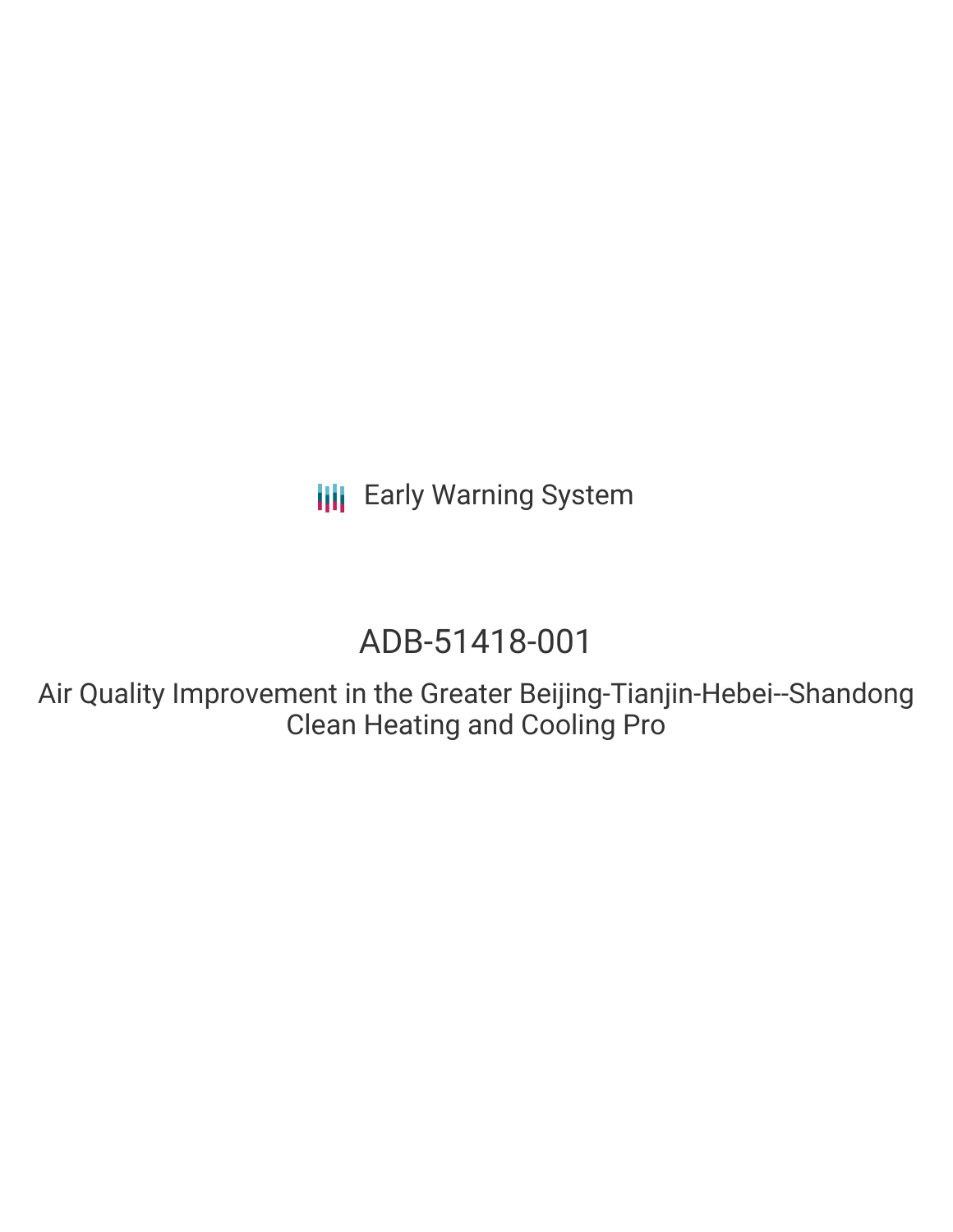

#### Early Warning System Air Quality Improvement in the Greater Beijing-Tianjin-Hebei--Shandong Clean Heating and Cooling ADB-51418-001

### **Quick Facts**

 $Dr<sub>o</sub>$ 

| <b>Countries</b>               | China                        |
|--------------------------------|------------------------------|
| <b>Specific Location</b>       | Shandong province            |
| <b>Financial Institutions</b>  | Asian Development Bank (ADB) |
| <b>Status</b>                  | Active                       |
| <b>Bank Risk Rating</b>        | A                            |
| <b>Voting Date</b>             | 2018-12-13                   |
| <b>Borrower</b>                | People's Republic of China   |
| <b>Sectors</b>                 | Energy                       |
| <b>Investment Type(s)</b>      | Advisory Services, Loan      |
| <b>Investment Amount (USD)</b> | \$399.91 million             |
| <b>Loan Amount (USD)</b>       | \$399.91 million             |
| <b>Project Cost (USD)</b>      | \$710.76 million             |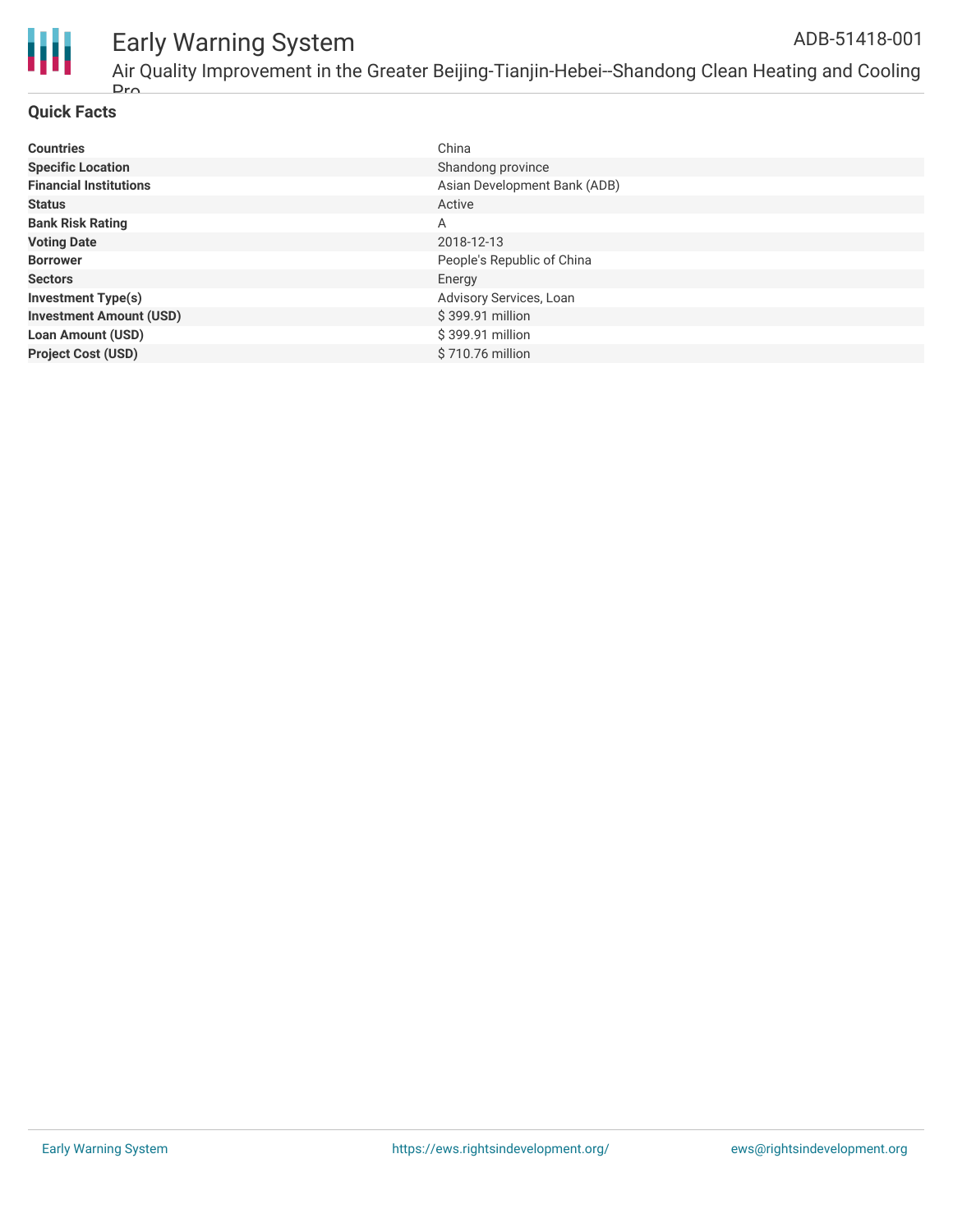

### **Project Description**

Dr

According to the bank document, the proposed project will implement three clean heating and cooling subprojects to accelerate air pollution abatement in Shandong Province. The heating and cooling projects proposed are innovative, as they will combine renewable energy technologies and waste heat recovered from industry and power plants to reduce the energy and carbon intensity of heat production and refrigeration, and thereby reduce air pollution and greenhouse gas emissions, as well as the heat island effect in urban areas. An overview of each subproject is provided below.

Subproject 1: West Jinan Waste Heat Utilization and Clean Energy Subproject. This subproject will provide heat to urban residents, industrial, and business customers.

Subproject 2: Shanghe Coal-Free Clean Heating Demonstration Subproject. This subproject covers the urban area of Shanghe County, the semi-urban area of 11 towns and 80,000 rural households where coal-fired stoves or coal-fired boilers are common for space heating.

Subproject 3: East Jinan Low-Emission Combined District Heating and Cooling Subproject. East Jinan is where the central business district located. A large amount of heating and cooling demands in this area requires a low-emission system supplying both heat and cooling.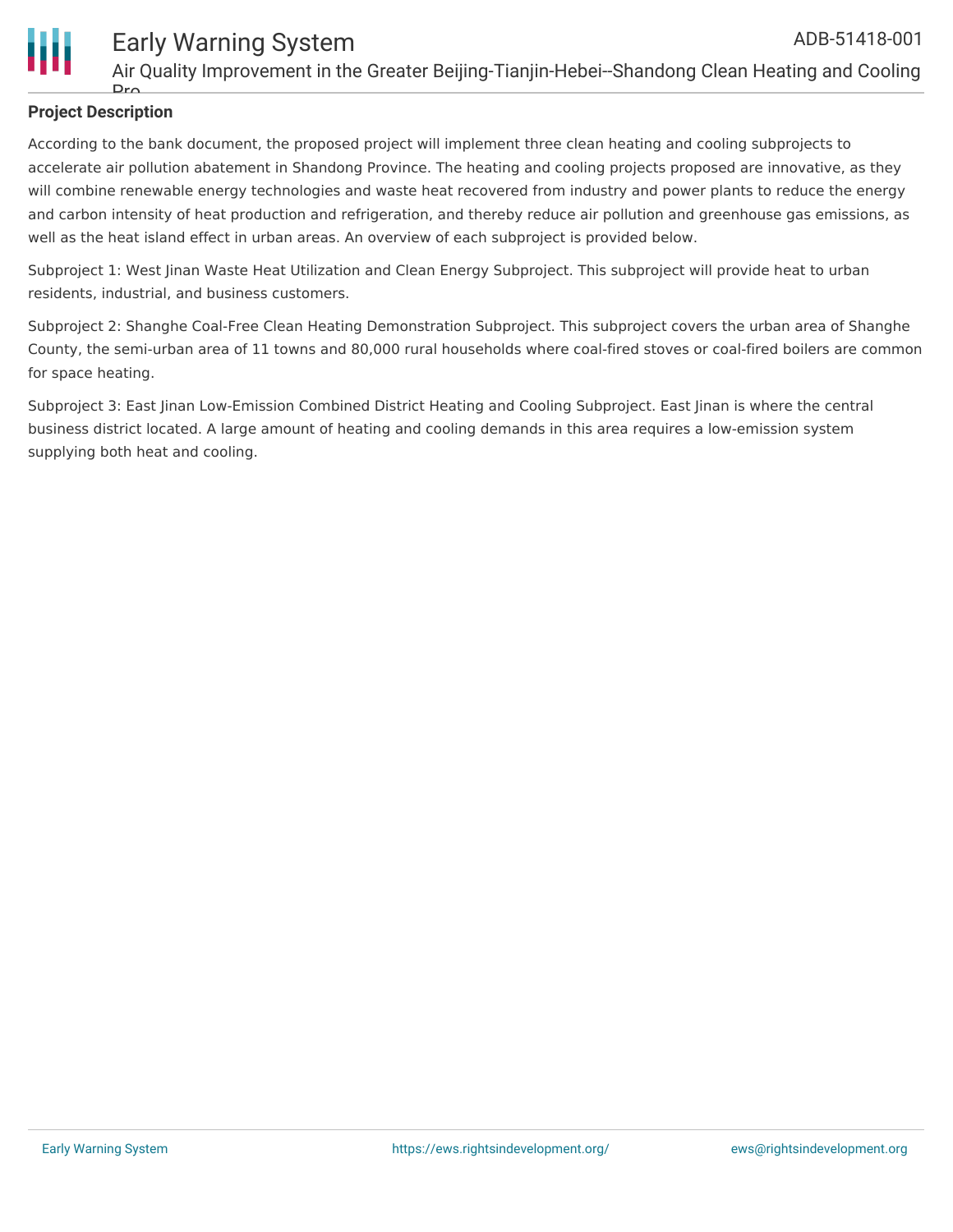

### Early Warning System

Air Quality Improvement in the Greater Beijing-Tianjin-Hebei--Shandong Clean Heating and Cooling Dr.

### **Investment Description**

Asian Development Bank (ADB)

### **Loan 3765-PRC: Air Quality Improvement in the Greater Beijing-Tianjin-Hebei for Shandong**

Ordinary capital resources US\$ 399.91 million

Counterpart (Government) US\$ 310.85 million

### **TA 9682-PRC: Air Quality Improvement in the Greater Beijing Tianjin Hebei Shandong Clean Heating and Cooling Project**

Clean Energy Fund under the Clean Energy Financing Partnership Facility US\$ 0.75 million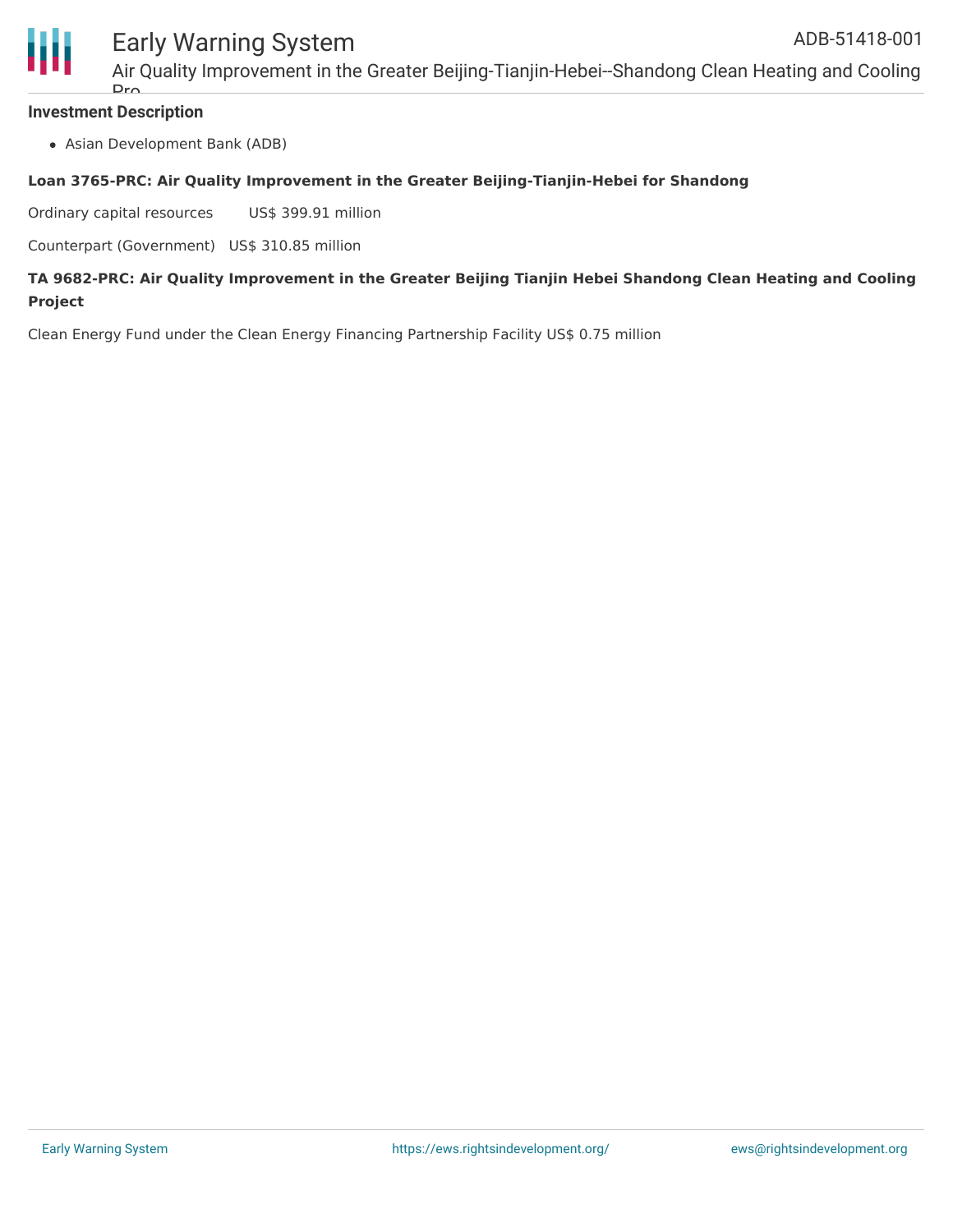

### Early Warning System

Air Quality Improvement in the Greater Beijing-Tianjin-Hebei--Shandong Clean Heating and Cooling D<sub>r</sub>

### **Contact Information**

### **Executing Agencies**

### **Guangdong Finance Trust Company Limited (GFTC)**

14th Floor, No. 481, Dongfengzhong Road, Guangzhou., PRC 510045

#### **Shandong Provincial Government**

People's Republic of China

### **ACCOUNTABILITY MECHANISM OF ADB**

The Accountability Mechanism is an independent complaint mechanism and fact-finding body for people who believe they are likely to be, or have been, adversely affected by an Asian Development Bank-financed project. If you submit a complaint to the Accountability Mechanism, they may investigate to assess whether the Asian Development Bank is following its own policies and procedures for preventing harm to people or the environment. You can learn more about the Accountability Mechanism and how to file a complaint at: http://www.adb.org/site/accountability-mechanism/main